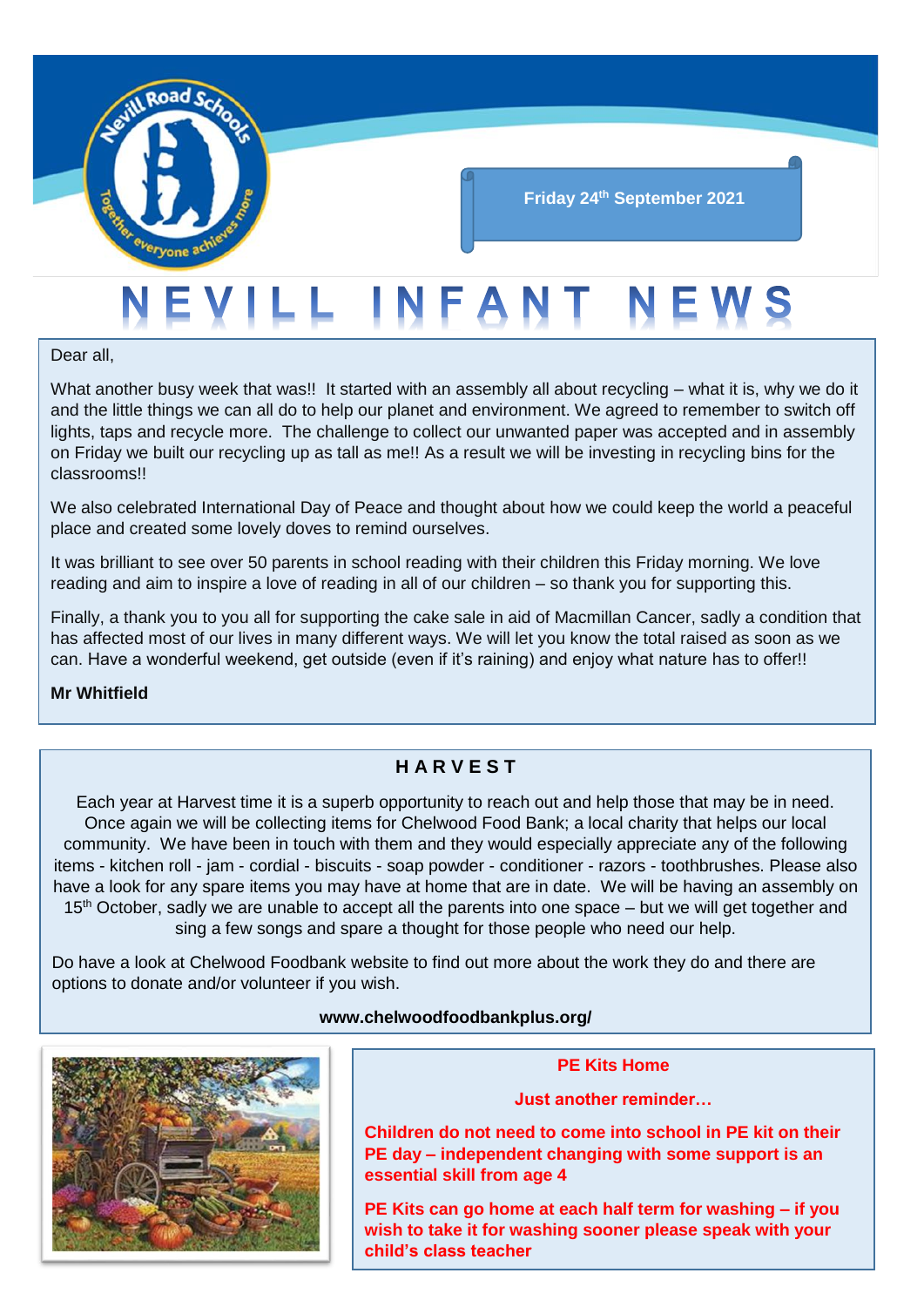

# We are a **no nut** school…

Some children have had crepes / small pancakes filled with chocolate spread that may contain nuts in their lunchbox. Nut allergies can be life threatening, please check packets. Thank you for your support with keeping our children safe.

**Friday 24th September 2021**

#### **After School Clubs**

We are currently looking into which after school clubs we are able to offer and will pass on this information as soon as we can. So far we are hoping to provide Sports / Glee / Drama / Dance / Gardening (subject to site clearance)

### **British Food Fortnight**

This annual occasion continues right up until Sunday next week. We will be taking the opportunity to talk to the children about where our food comes from, how we grow food and what our favourites are. Do get involved.

https://www.lovebritishfood.co.uk/british-food-fortnight-2021

**Our First Whole-School Reading Morning was a great success with well over 50 parents joining us to share some special time reading and sharing a book with their child. At Nevill Road Infants we love reading and want to inspire our children to be the same. Please join us at 8:30 every Friday.**

**Gentle reminder … children are not to be left unsupervised and due to GDPR, no photographs may be taken.**